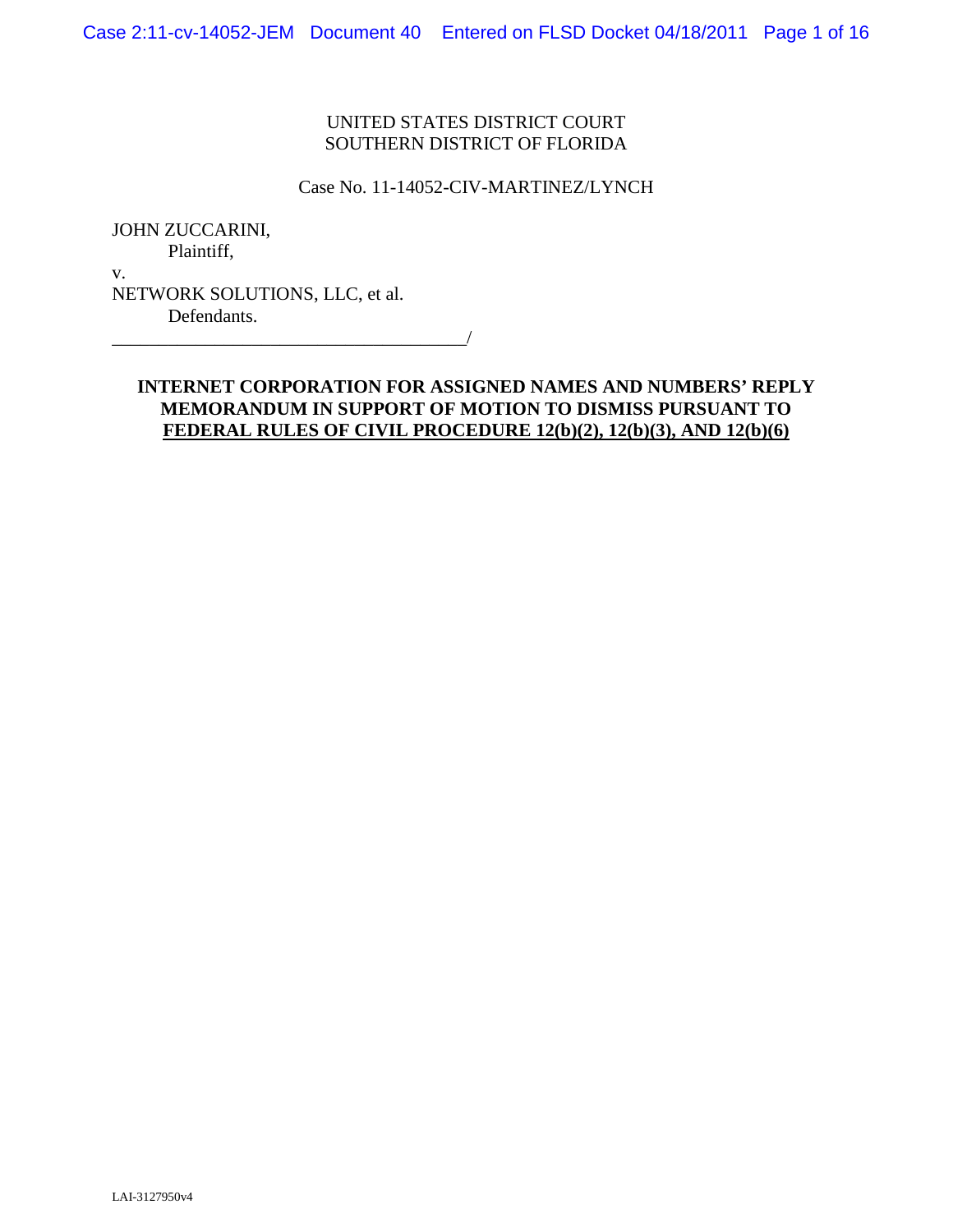# **TABLE OF AUTHORITIES**

| II.                   |                                                          |                                                                                                                   |  |
|-----------------------|----------------------------------------------------------|-------------------------------------------------------------------------------------------------------------------|--|
|                       | $\mathsf{A}$ .                                           | <b>ICANN DOES NOT DO BUSINESS IN FLORIDA AND THEREFORE</b><br>IS NOT SUBJECT TO JURISDICTION UNDER FLORIDA'S LONG |  |
|                       | <b>B.</b>                                                | PLAINTIFF HAS NOT SATISFIED DUE PROCESS AND<br>THEREFORE ICANN IS NOT SUBJECT TO JURISDICTION UNDER               |  |
| Ш.                    |                                                          |                                                                                                                   |  |
| $\mathbf{IV}_{\cdot}$ | PLAINTIFF DOES NOT STATE A CAUSE OF ACTION AGAINST ICANN |                                                                                                                   |  |
| $V_{\cdot}$           |                                                          |                                                                                                                   |  |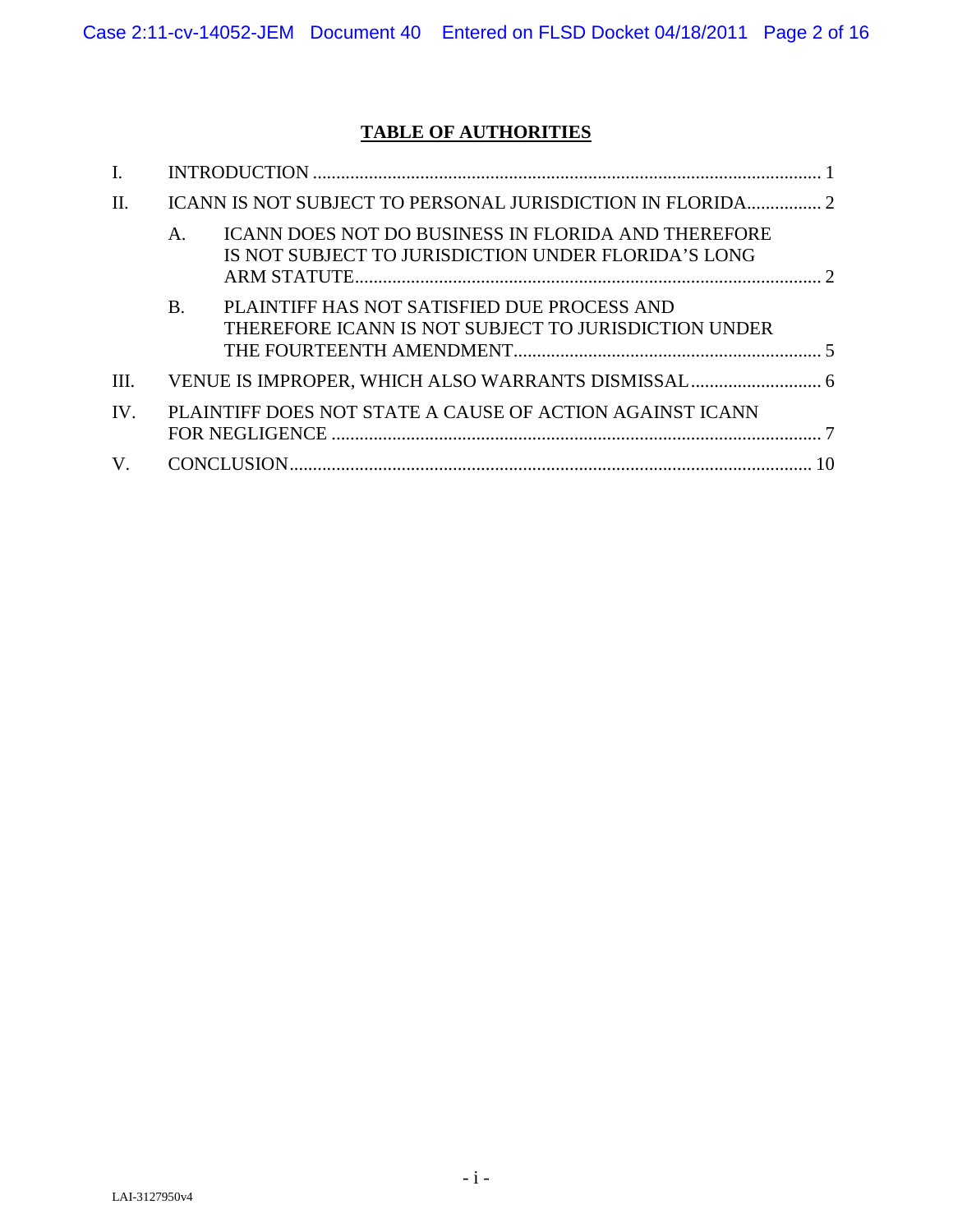Case 2:11-cv-14052-JEM Document 40 Entered on FLSD Docket 04/18/2011 Page 3 of 16

# **TABLE OF AUTHORITIES**

**Page**

| Airplay Am., LLC v. Cartagine,                   |  |
|--------------------------------------------------|--|
| Burger King Corp. v. Thomas,                     |  |
| Capina v. Liberty Life Ins., Inc.,               |  |
| Cauff Lippman & Co. v. Apogee Fin. Gp., Inc.,    |  |
| Chris McElroy v. Network Solutions, LLC, et al., |  |
| City of Pinellas Park v. Brown,                  |  |
| Diamond v. Chulary,                              |  |
| Donahay v. Palm Beach Tours & Transp., Inc.,     |  |
| Fraser v. Smith,                                 |  |
| Golant v. German Shepherd Dog Club of Am., Inc., |  |
| Henderson v. Bowden,                             |  |
| Jet Charter Serv., Inc. v. Koeck,                |  |
| Kaisner v. Kolb,                                 |  |
| Kitchen v. K-Mart Corp.,                         |  |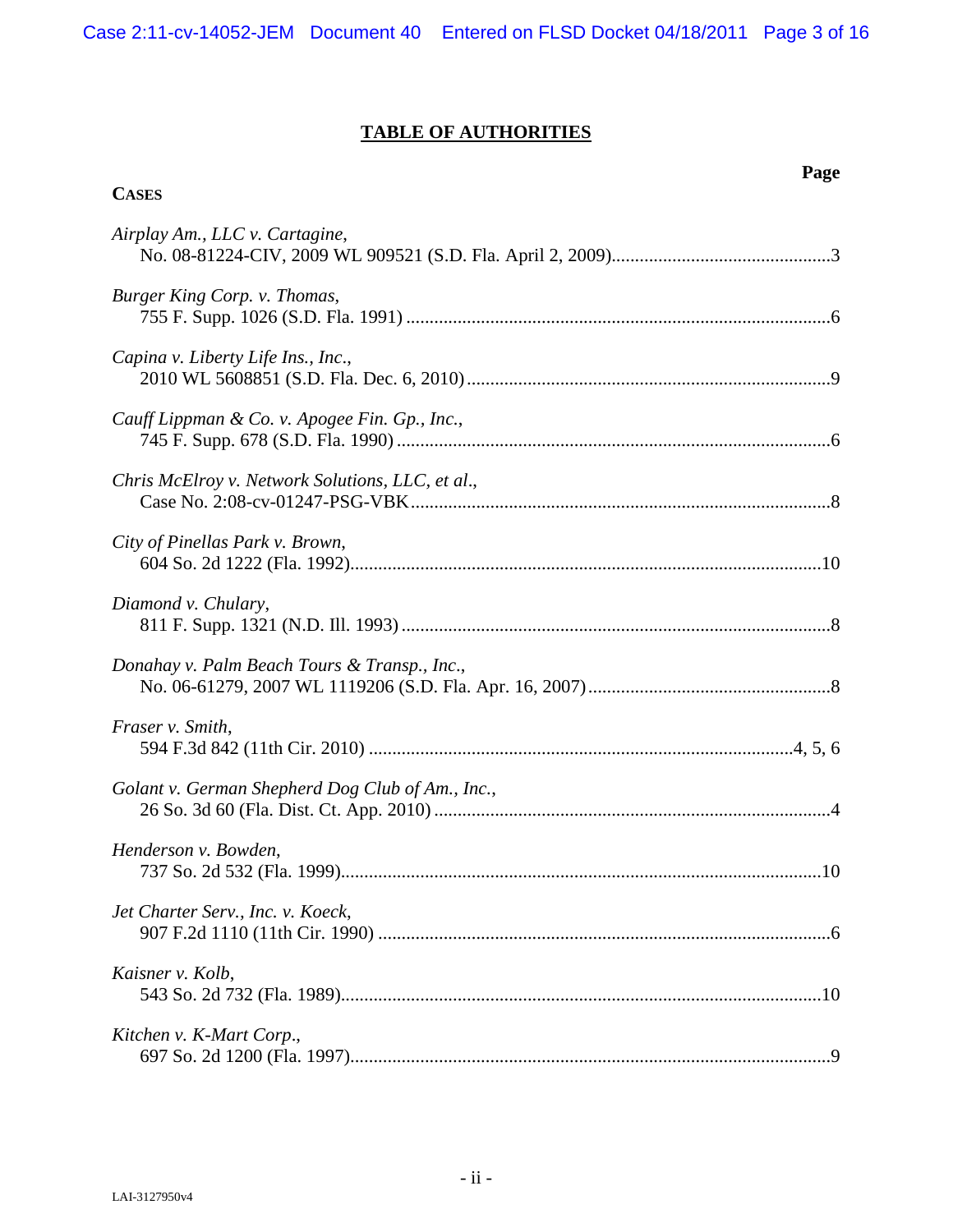## **TABLE OF AUTHORITIES**

**Page**

**CASES**

| Musiker v. Projectavision, Inc.,                                         |
|--------------------------------------------------------------------------|
| NLRB v. McClain of Ga., Inc.,                                            |
| Palm Beach-Broward Med. Imaging Ctr., Inc. v. Cont'l Grain Co.,          |
| Sculptchair Inc. v. Century Arts, Ltd.,                                  |
| Sloss Indus. Corp. v. Eurisol,                                           |
| Travel Opportunities of Fort Lauderdale, Inc. v. Walter Karl List Mgmt., |
| Vaughn v. AAA Employment, Inc.,                                          |
| Wallack v. Worldwide Machinery Sales, Inc.,                              |
| <b>STATUTES</b>                                                          |
|                                                                          |
|                                                                          |
| <b>OTHER AUTHORITIES</b>                                                 |
|                                                                          |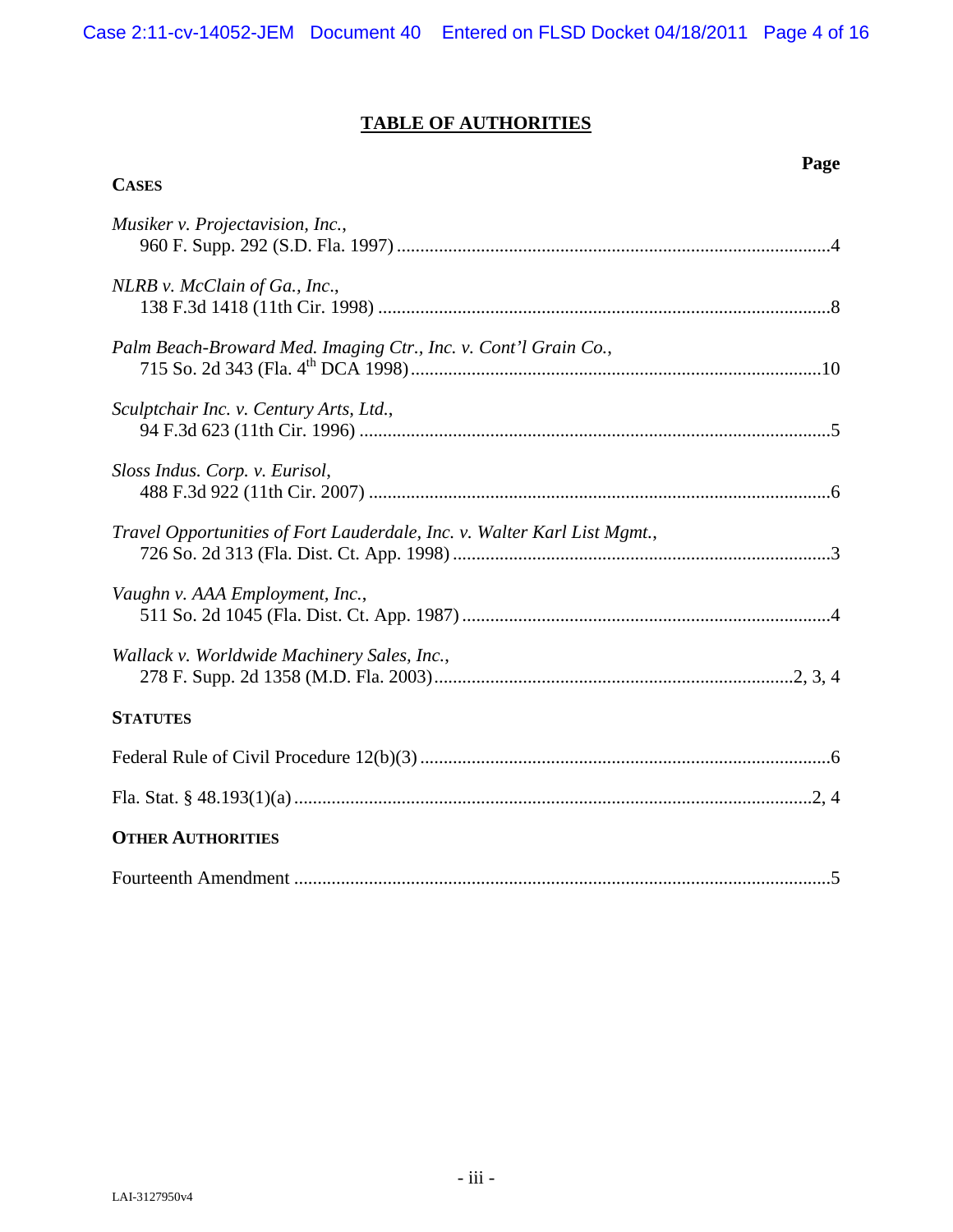## **I. INTRODUCTION**

Plaintiff's Amended Complaint should be dismissed with prejudice for lack of personal jurisdiction. Plaintiff argues that this Court can exercise personal jurisdiction over ICANN based on a hodgepodge of purported connections between ICANN and the state of Florida. However, none of these connections establish that ICANN is "carrying on business" in Florida for purposes of Florida's long arm statute. Nor can they. Moreover, even assuming, *arguendo*, Plaintiff could establish that Florida's long arm statute reached ICANN, Plaintiff must still show that due process will be satisfied. He does not and cannot demonstrate that here. As ICANN's contacts with Florida – to the extent they exist – are *unrelated* to Plaintiff's claims, the exercise of jurisdiction over ICANN is constitutionally impermissible, because ICANN's remote contacts with Florida *are not* "continuous and systematic." Plaintiff does not even attempt to satisfy this constitutional standard, and none of the contacts Plaintiff relies on to establish jurisdiction over ICANN prove ICANN's "continuous and systematic" presence in Florida.

Plaintiff's Amended Complaint should be dismissed on the separate and independent ground that this case has nothing to do with Florida and therefore should be dismissed for lack of venue. Plaintiff's opposition does not demonstrate otherwise.

Finally, Plaintiff's negligence claim is baseless. Plaintiff admits that he has no direct relationship with ICANN, through contract or otherwise, and has not alleged facts sufficient to establish that ICANN owed a duty of care to Plaintiff, which defeats Plaintiff's negligence claim.

Plaintiff's Amended Complaint should be dismissed with prejudice.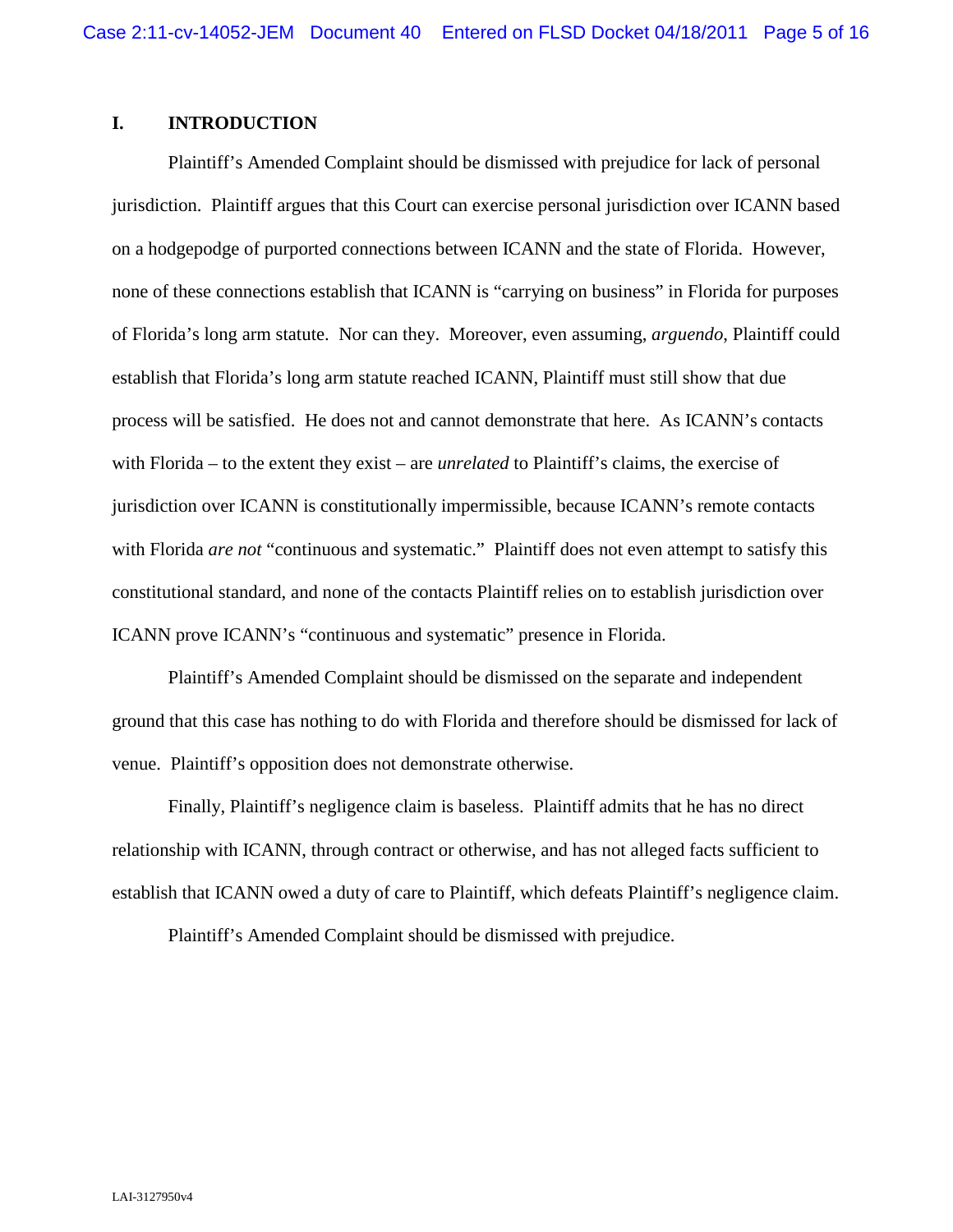#### **II. ICANN IS NOT SUBJECT TO PERSONAL JURISDICTION IN FLORIDA.**

## **A. ICANN Does Not Do Business In Florida And Therefore Is Not Subject To Jurisdiction Under Florida's Long Arm Statute.**

Plaintiff's only argument for why this Court should exercise jurisdiction over ICANN is based on Section 1(a) of Florida's long arm statute, which subjects a defendant to jurisdiction for any cause of action arising from the defendant's operation of a business in Florida. Opp. at 3-5; Fla. Stat. § 48.193(1)(a). Plaintiff argues that ICANN should be subject to jurisdiction in Florida under Section 1(a) because: (i) ICANN maintains contracts with third parties, where those third parties themselves reside and do business in Florida; and (ii) ICANN participated in a news conference held in Florida on February 3, 2011. None of these alleged conducts, however, relate in any way – much less give rise – to Plaintiff's action. And even if they did, they still would not be sufficient to confer jurisdiction over ICANN. Tellingly, Plaintiff fails to cite a single case holding that jurisdiction under Florida's long arm statute properly may be based on these sorts of contacts. The cases, in fact, hold the opposite.

First, personal jurisdiction cannot be premised solely on a foreign defendant's contracts with a resident corporation or individual. *Wallack v. Worldwide Machinery Sales, Inc.*, 278 F. Supp. 2d 1358, 1366 (M.D. Fla. 2003). Yet Plaintiff's argument that ICANN should be subject to jurisdiction in Florida because it entered into two contracts with Florida businesses – Moniker Online Services, LLC ("Moniker") and ICM Registry, LLC ("ICM") – relies solely on the existence of these contracts. Plaintiff's argument fails. In *Wallack*, for example, a Mississippi corporation contracted with a Florida corporation, and was later sued by that Florida corporation in a Florida court for breach of contract. The court held there was no basis for personal jurisdiction under Section 1(a) of the long arm statute because the only contact the Mississippi corporation had with the state of Florida was its contract with the plaintiff Florida corporation.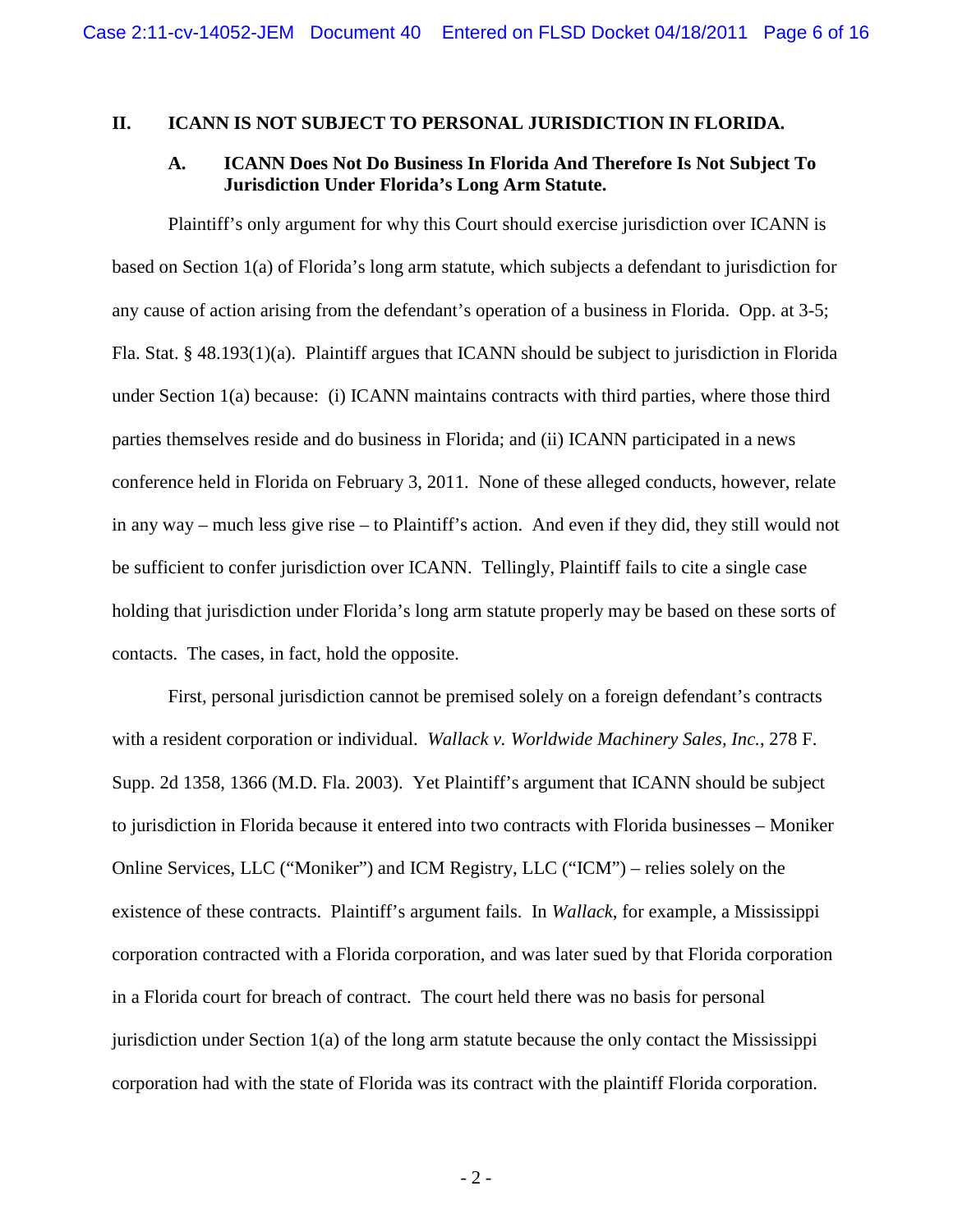*Id.* at 1366. The court ruled that "[t]he fact that a foreign defendant contracts with a Florida resident is not enough to establish personal jurisdiction over the foreign defendant." *Id*. The defendant did not have an office or an agent in Florida, and did not otherwise operate or conduct business in Florida, and thus, did not fall within the meaning of Section 1(a). *Id*; *see also Travel Opportunities of Fort Lauderdale, Inc. v. Walter Karl List Mgmt.*, 726 So. 2d 313, 313-14 (Fla. Dist. Ct. App. 1998) (no personal jurisdiction over defendant pursuant to Section 1(a) even though the defendant contracted with a Florida corporation because the defendant had no offices, no post office box, no telephone, no employees, no bank accounts, or any other property in Florida).

Plaintiff does not cite to – nor can he – any support for his conclusion that "ICANN" conducts business in Florida through contracts and business contacts it has entered into." Opp. at 4, 5. ICANN's business is not conducted in Florida. ICANN's performance of its obligations under all of its agreements is primarily performed out of its headquarters in California. Plaintiff does not refute this fact.

ICANN's February 2011 attendance at and participation in a Florida press conference with three international non-profit groups that collaboratively work with ICANN to coordinate the world's Internet addressing system and its technical standards is also not sufficient to establish business conduct under Florida's long-arm statute. *See Airplay Am., LLC v. Cartagine*, No. 08-81224-CIV, 2009 WL 909521 at \* 2 (S.D. Fla. April 2, 2009) (no personal jurisdiction pursuant to Section (1)(a) where defendant's only contacts with Florida were five board meetings and communications with Floridians where the board meetings and communications did not give rise to plaintiff's cause of action). Moreover, Florida courts are clear that attendance at a conference or meeting in Florida is not sufficient to confer jurisdiction under Florida's long arm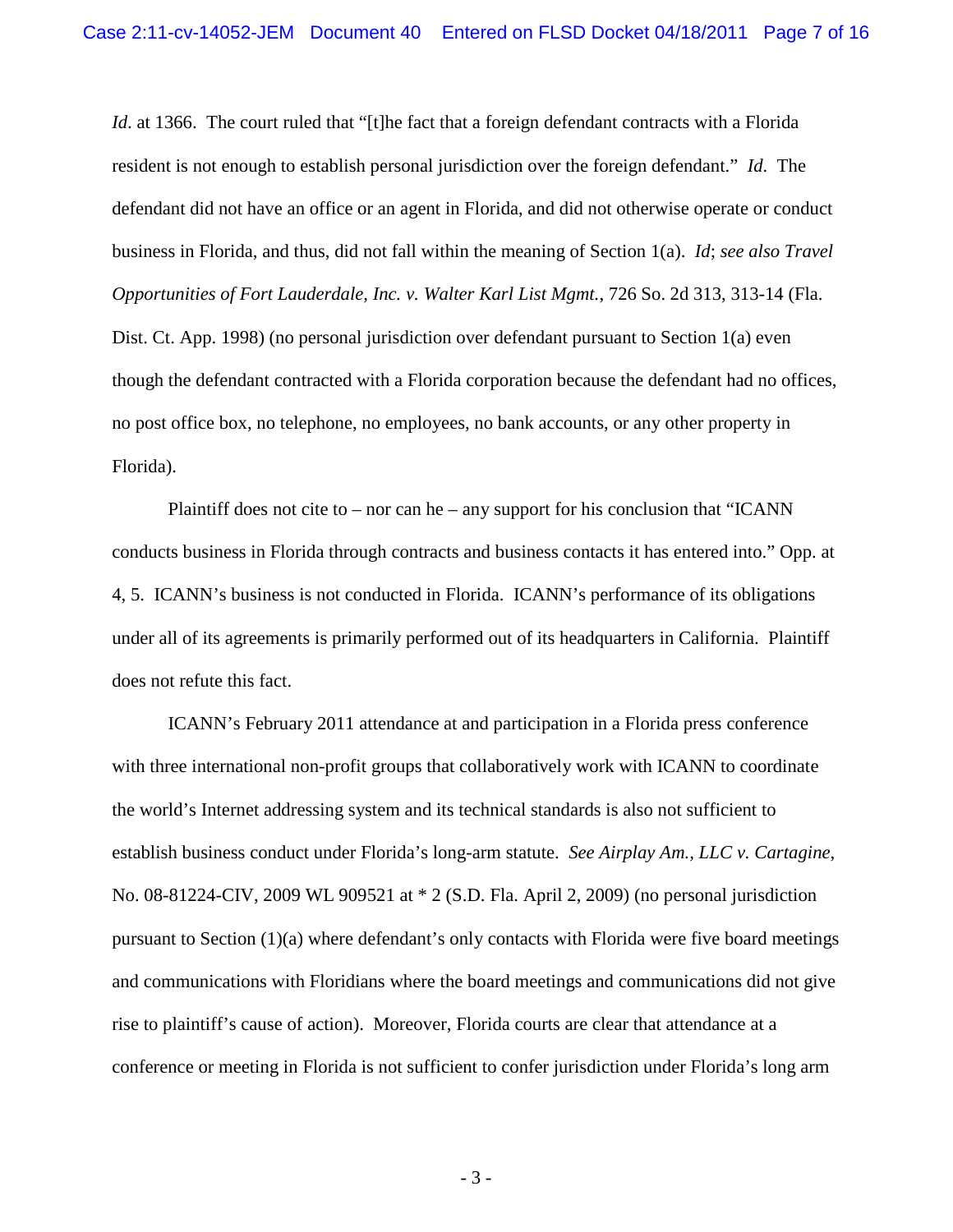statute. *See, e.g., Musiker v. Projectavision, Inc.*, 960 F. Supp. 292, 295 (S.D. Fla. 1997) (no jurisdiction under Section 1(a) based on defendant's telephone calls and mailing of information to Florida, and attending a meeting in Florida).

In addition, Plaintiff does not offer any legal or factual support to demonstrate that the cause of action against ICANN, "arises" from any of ICANN's alleged contacts with the state, and his Amended Complaint against ICANN should be dismissed. *See* Fla. Stat. § 48.193(1)(a). In his opposition, the Plaintiff wholly ignores the need to demonstrate any nexus between ICANN's alleged contacts with Florida and his cause of action against ICANN.

As explained in ICANN's moving papers, the long-arm statute requires the existence of "a direct affiliation, nexus, or substantial connection . . . between the basis for the cause of action and the business activity." *Golant v. German Shepherd Dog Club of Am., Inc.*, 26 So. 3d 60, 62 (Fla. Dist. Ct. App. 2010); *see also Fraser v. Smith*, 594 F.3d 842, 848 (11th Cir. 2010) (no personal jurisdiction under Section 1(a) where plaintiff did not allege that defendant's solicitation activities in Florida caused the plaintiff to charter defendant's boat, which gave rise to the cause of action). Again, ICANN has no employees, offices or agents in Florida, does not hold a business license in Florida, and does not offer anything for sale in Florida. Declaration of Akram Atallah In Support of ICANN's Motion to Dismiss ("Atallah Decl.") (Dkt. # 19-1), ¶¶ 4, 6, 10, 14. Under these circumstances, the mere fact that ICANN has a contract with a Florida company is not sufficient to confer jurisdiction under Section 1(a). *Wallack*, 278 F. Supp. 2d at 1366. Moreover, even if one of the parties to this case was a Florida-based company with which ICANN holds an agreement, Florida jurisdiction over ICANN would still be improper. *See Vaughn v. AAA Employment, Inc.*, 511 So. 2d 1045, 1046 (Fla. Dist. Ct. App. 1987) (no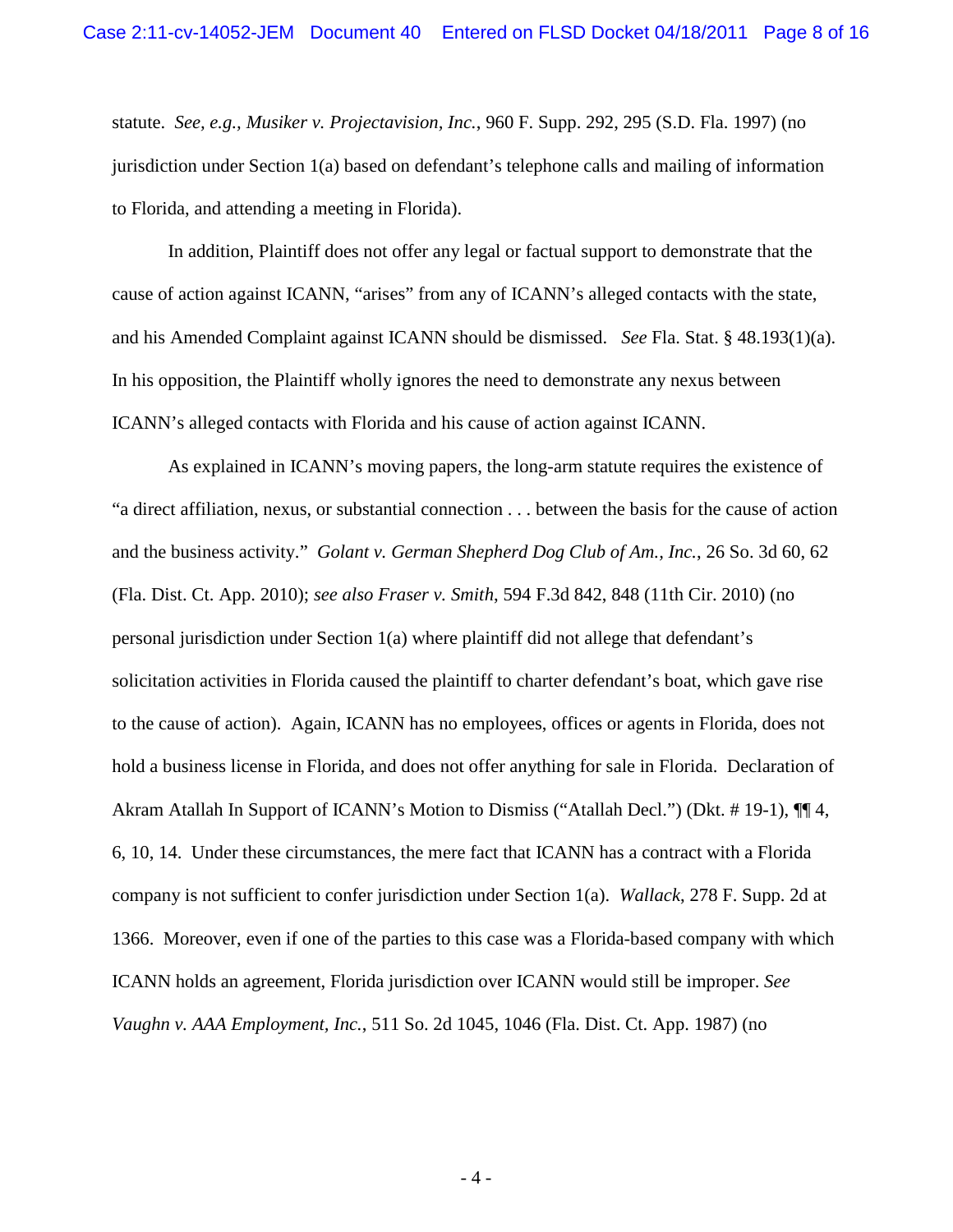jurisdiction under Florida's long arm statute based on defendant's contract with a Florida corporation, even though cause of action arose out of the contract).

Furthermore, Plaintiff does not attempt to refute the evidence submitted in ICANN's motion to dismiss. That evidence clearly established that ICANN has no company facilities, assets or real estate in Florida, is not registered to do business in Florida, does not solicit business in Florida, does not have any phone number or mailing address in Florida, does not sell any goods or services in Florida, does not have a bank account in Florida, and does not have any employees in Florida. Atallah Decl., ¶¶ 4-8, 10-11, 14. Under similar circumstances, the Eleventh Circuit upheld the dismissal of a complaint for lack of personal jurisdiction. *Sculptchair Inc. v. Century Arts, Ltd.*, 94 F.3d 623 (11th Cir. 1996) (no personal jurisdiction over a group of defendants under Florida's long arm statute because the defendants did not manufacture, sell or solicit orders for products in Florida and they did not maintain offices or agents in the state). The result should be no different here, and the Amended Complaint should be dismissed.

#### **B. Plaintiff Has Not Satisfied Due Process And Therefore ICANN Is Not Subject To Jurisdiction Under The Fourteenth Amendment.**

Even assuming, *arguendo*, that Plaintiff can meet his burden of proof and establish that ICANN is subject to personal jurisdiction under Florida's long arm statute, Plaintiff must still prove that Florida jurisdiction over ICANN comports with due process. Plaintiff cannot meet this rigorous constitutional standard, and has not even attempted to do so.

Where, as here, a defendant's contacts with the forum state are unrelated to the plaintiff's claims, the exercise of jurisdiction is constitutionally permissible only where the defendant's contacts are "continuous and systematic" within the state. *Fraser*, 594 F.3d at 846. Here, none of the contacts Plaintiff cites satisfy this due process standard. As courts within the Eleventh

- 5 -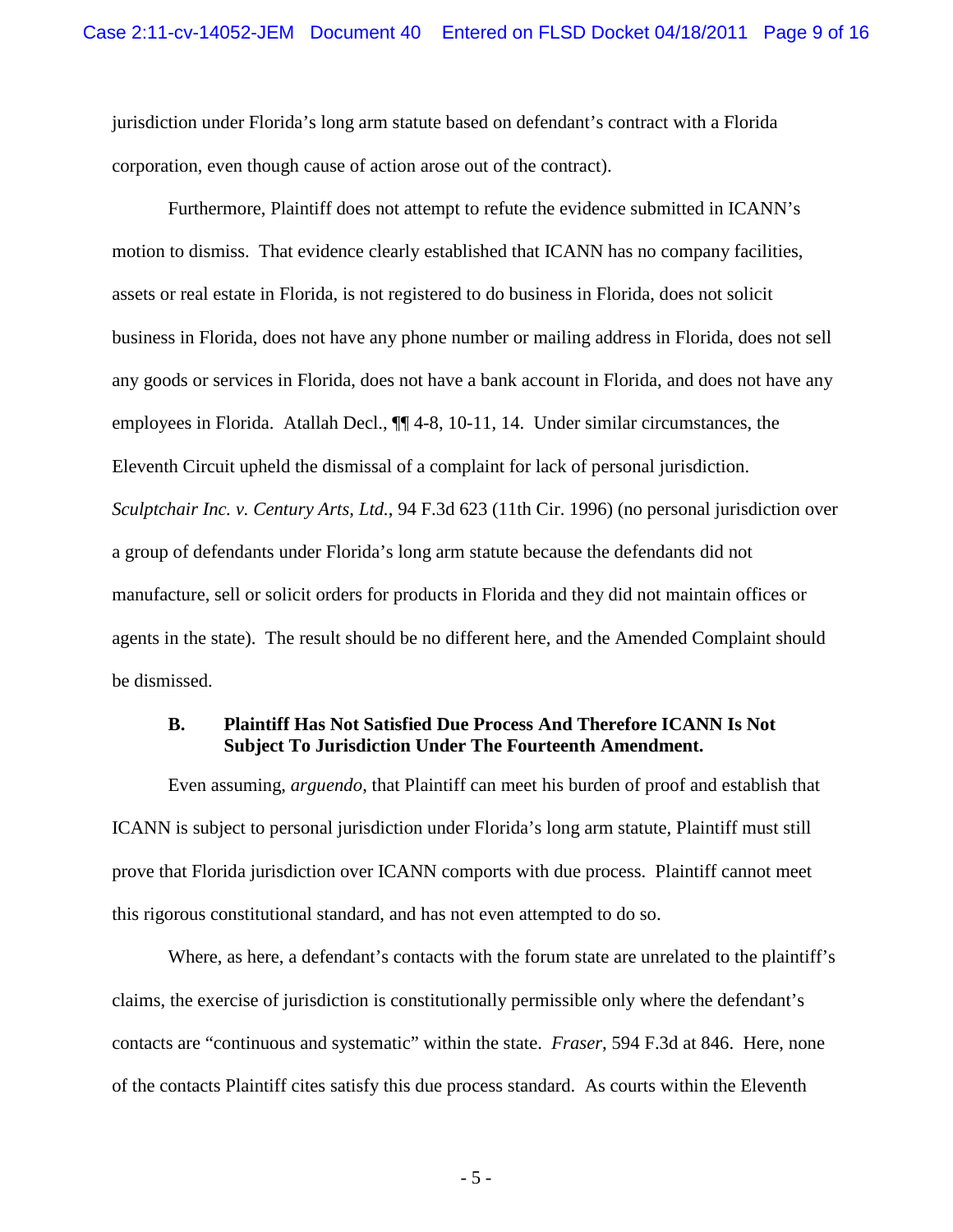Circuit have repeatedly found: "The existence of a contractual relationship between a nonresident defendant and a Florida resident is not sufficient in itself to meet the requirements of due process. . . . [C]ontacts produced through the unilateral activity of a third person are insufficient to reasonably indicate to the defendant that he should anticipate being subject to personal jurisdiction of the forum state's courts." *Jet Charter Serv., Inc. v. Koeck*, 907 F.2d 1110, 1113 (11th Cir. 1990); *Cauff Lippman & Co. v. Apogee Fin. Gp., Inc.*, 745 F. Supp. 678, 682 (S.D. Fla. 1990) (due process not satisfied where defendant's contacts consisted of one preliminary meeting in Florida and telephone calls and telecopies to Florida).

As noted above, ICANN does not have any offices or other company facilities in Florida. Attalah Decl., ¶ 4. ICANN does not have any employees or staff based in Florida. *Id*. at ¶ 6. ICANN does not maintain any telephone listings or addresses in Florida. *Id*. at ¶ 5. ICANN does not own any property in Florida. *Id*. at ¶ 8. Because ICANN does not maintain any continuous or systematic presence within Florida, its contacts are insufficient to subject it to general personal jurisdiction in this state.<sup>1</sup>

#### **III. VENUE IS IMPROPER, WHICH ALSO WARRANTS DISMISSAL**

As established above and in ICANN's moving papers, ICANN does not conduct any business in Florida and has not entered into any contract with Plaintiff or any other person or entity in Florida. This case has nothing to do with Florida and therefore should be dismissed for lack of venue under Federal Rule of Civil Procedure 12(b)(3); see *also Burger King Corp. v. Thomas*, 755 F. Supp. 1026, 1028 (S.D. Fla. 1991) (plaintiff bears burden of proof that his claims are brought in the proper judicial district).

 $<sup>1</sup>$  "Specific" jurisdiction arises "'out of a party's activities in the forum state that are related to the cause of</sup> action alleged in the complaint.'" *Sloss Indus. Corp. v. Eurisol*, 488 F.3d 922, 925 (11th Cir. 2007) (citation omitted). Plaintiff does not assert that any of ICANN's purported contacts are related to his claims. Specific personal jurisdiction is therefore absent. *Fraser v. Smith*, 594 F.3d 842, 850 (11th Cir.) ("'[A] fundamental element of the specific jurisdiction calculus is that plaintiff's claim must 'arise out of or relate to' at least one of defendant's contacts with the forum.'") (citation omitted).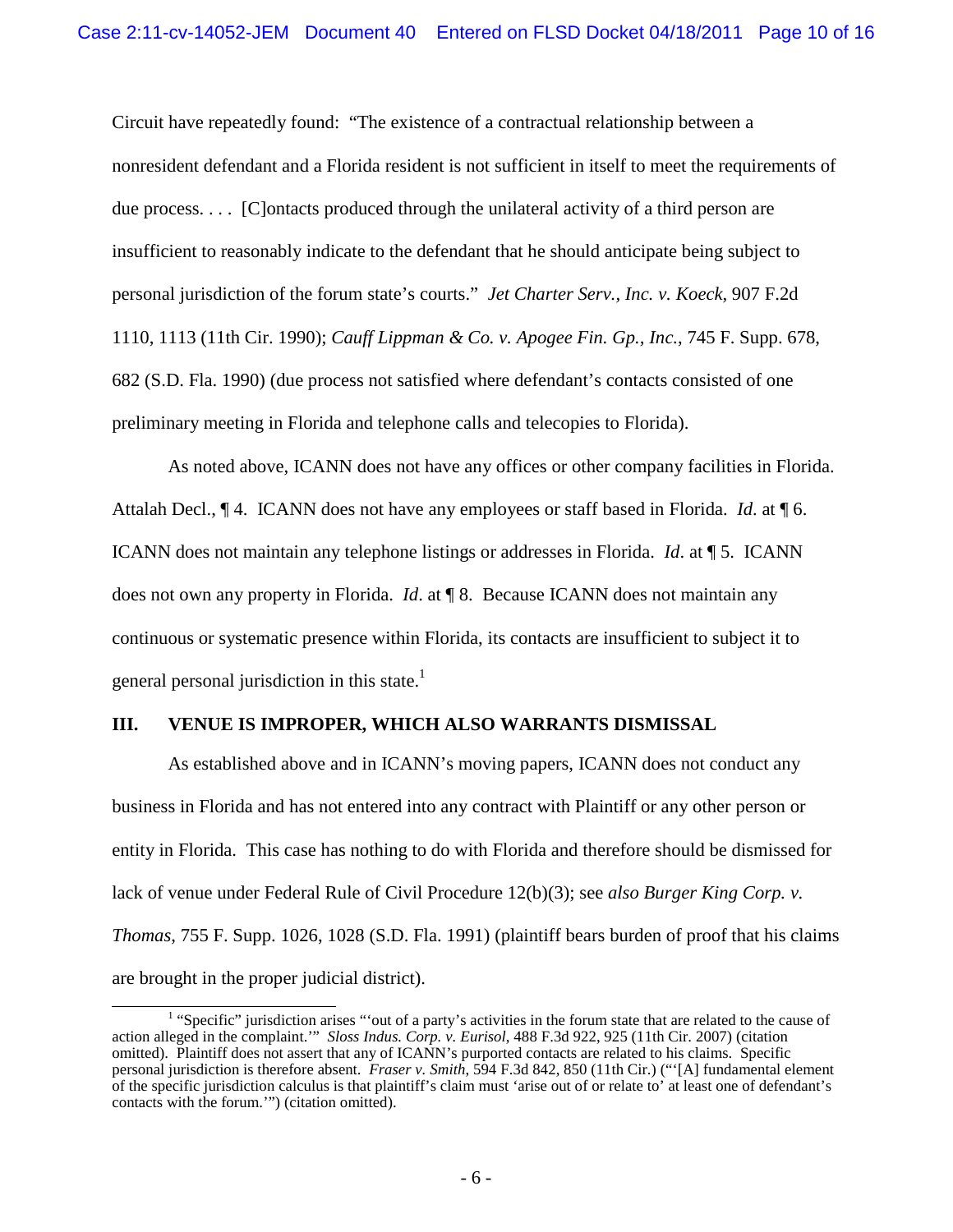## **IV. PLAINTIFF DOES NOT STATE A CAUSE OF ACTION AGAINST ICANN FOR NEGLIGENCE.**

Based upon Plaintiff's Opposition, read in conjunction with his Amended Complaint, the basis for the negligence claim is as follows: A court ordered Network Solutions to transfer ninety domain name registrations from the Plaintiff to a receiver; Network Solutions complied with the court order. A couple of years later, the receiver let fourteen of the registrations expire. Those fourteen domain names went to auction pursuant to a Network Solutions/NameJet process. Plaintiff further complains that had Network Solutions locked the names simply because they were previously subject to a transfer order, the receiver may have earned more money to pay off Plaintiff's creditors by selling the registrations itself rather than being auctioned off. There is no allegation, however, that the court order required the names to be locked, likely because it did not.

Based on the above, Plaintiff argues that ICANN was negligent in not performing a "review and inquiry" of Network Solutions to ensure that Network Solutions locked the domain names, which would have kept them from expiring. Plaintiff further suggests that ICANN should have performed this "review and inquiry" simply because Network Solutions was a party to two prior lawsuits (one nearly a decade old), neither of which has anything to do with the rights of third parties in receivership proceedings. Opp. at 7-10. In sum, Plaintiff seems to be arguing that ICANN should have watched Network Solutions carefully and require it to lock names (in other words, breach its contract) – when Network Solutions had no authority to do so. This is not and cannot be the grounds for a negligence claim.

As pointed out by ICANN, what Plaintiff's Amended Complaint does not do is provide any factual support from which to show that ICANN created a foreseeable risk of harm to Plaintiff arising from the actions of the receiver, Network Solutions and/or NameJet. Plaintiff's

- 7 -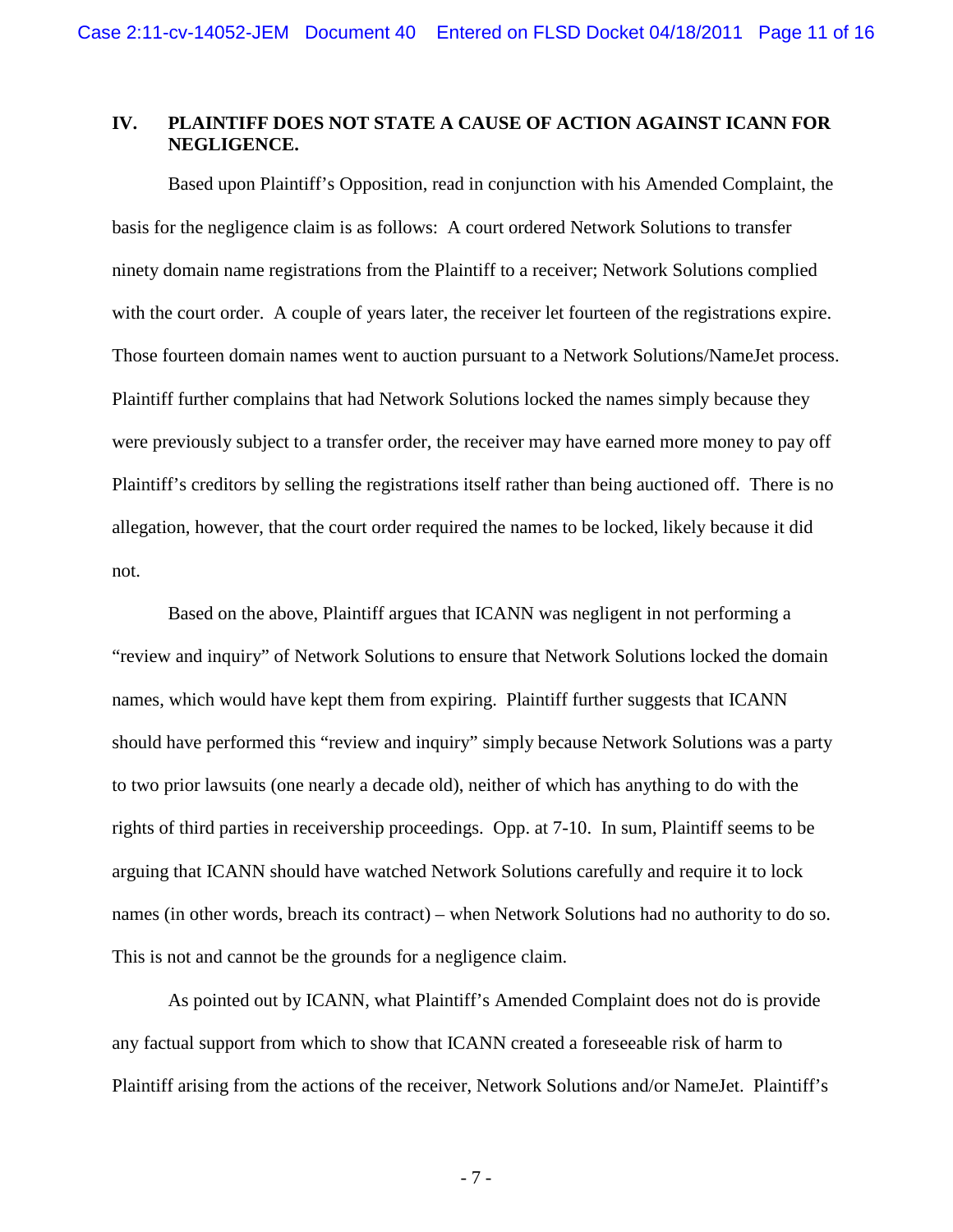arguments similarly do not support any reading of Plaintiff's Amended Complaint that ICANN created a foreseeable risk of harm to Plaintiff.

Plaintiff does not dispute that he does not and cannot allege any facts to demonstrate that Network Solutions breached its Registrar Accreditation Agreement based upon the facts alleged in the case. *See* ICANN's Motion to Dismiss, Dkt. # 19, at 17. Plaintiff does not dispute that he does not and cannot allege any facts that demonstrate that Network Solutions took any act in relation to the fourteen domain name registrations at issue that would warrant ICANN to initiate a contractual compliance review. To the contrary, Plaintiff argues that ICANN is negligent because it failed to require Network Solutions to breach its Registrar Accreditation Agreement. In short, Plaintiff does not dispute that his entire argument against ICANN is based upon nonexistent policies that Plaintiff wishes were in place.<sup>2</sup> This cause of action cannot stand.

Instead of relying on facts, Plaintiff now presents this Court with pages of inapposite argument and allegations not supported within the Amended Complaint. Plaintiff tells this Court of a high-profile fraudulent transfer issue from 2003, a case that ICANN was not a party to and based upon facts unrelated to Plaintiff's case. Plaintiff also tells this Court of a 2008 lawsuit involving Network Solutions and discussing Network Solutions' conduct when a person searched for available domain name registrations through Network Solutions and did not immediately register those names. Opp. at  $7<sup>3</sup>$  Neither of these situations has anything to do

<sup>&</sup>lt;sup>2</sup> Plaintiff's bare argument, without supporting authorities, should not be considered. "[A] 'skeletal argument' unsupported by relevant authority or reasoning is viewed as a mere assertion which does not sufficiently raise the issue so as to merit the court's attention." *Donahay v. Palm Beach Tours & Transp., Inc*., No. 06-61279, 2007 WL 1119206, at \*2 (S.D. Fla. Apr. 16, 2007) (quoting *Diamond v. Chulary*, 811 F. Supp. 1321, 1335 (N.D. Ill. 1993) (& citing cases); *NLRB v. McClain of Ga., Inc*., 138 F.3d 1418, 1422 (11th Cir. 1998) ("Issues raised in a perfunctory manner, without supporting arguments and citation to authorities, are generally deemed to be waived.").

<sup>&</sup>lt;sup>3</sup> Plaintiff admits that much of his Opposition is discussing matters that are "not part of this Complaint." Opp. at 7. Plaintiff dedicates over two pages of his opposition brief to the matter of *Chris McElroy v. Network Solutions, LLC, et al*., Case No. 2:08-cv-01247-PSG-VBK, which was filed in the United State District Court for the Central District of California and which was closed in October 2009. Plaintiff fails to mention, however, that the plaintiff in that case voluntarily dismissed ICANN with prejudice on March 4, 2009. ICANN never settled the matter, never admitted liability in that action and, in fact, was dismissed before it answered the complaint.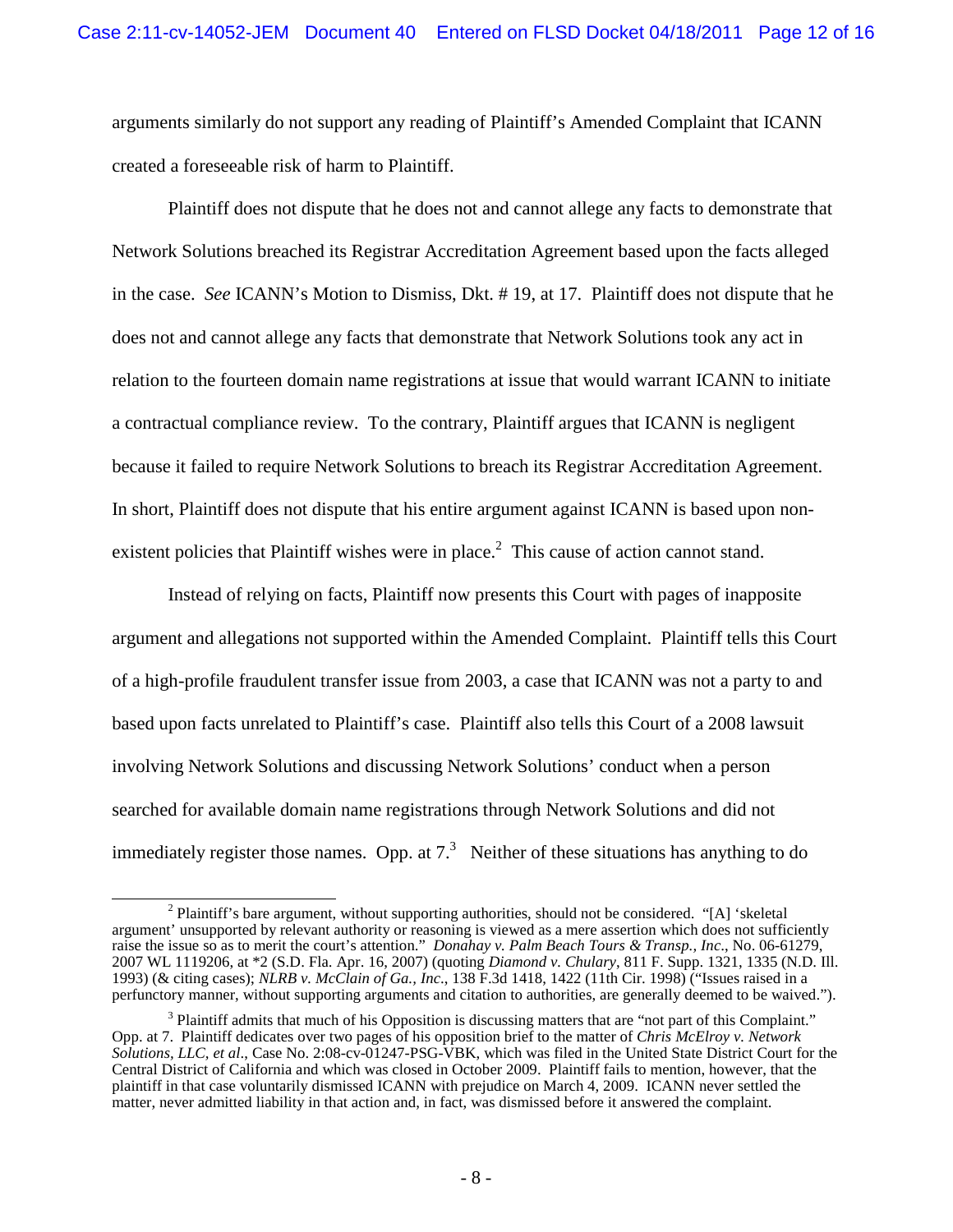with the rights of third parties in receivership proceedings that ICANN understands Plaintiff's Amended Complaint to put at issue.

Even if ICANN was obligated to oversee Network Solutions in the manner alleged by Plaintiff, Plaintiff has not – and cannot – establish that ICANN's actions created a foreseeable zone of risk of harming Plaintiff. *See Kitchen v. K-Mart Corp*., 697 So. 2d 1200, 1202 (Fla. 1997) ("a defendant's alleged actions [must create] a foreseeable 'zone of risk' of harming others."). Plaintiff does not refute the fact that he is not party to any contract with ICANN or that he does not have any direct relationship with ICANN. *See* Am. Compl., ¶¶ 24, 64. The Amended Complaint contains no allegations that ICANN had any relationship with Plaintiff that could conceivably create a foreseeable risk to Plaintiff.

Plaintiff now argues (without citation to his Amended Complaint) that a foreseeable risk of harm to Plaintiff exists because ICANN knew that Network Solutions had a history of improperly transferring domain names. Opp. at 11. But Plaintiff fails to demonstrate that any conduct by Network Solutions breached its agreement with ICANN or would otherwise warrant the contractual review Plaintiff wishes were required. Moreover, allegations regarding Network Solutions' historical conduct are absent from Plaintiff's Amended Complaint and therefore cannot form the basis of the Court's foreseeable risk analysis. *Capina v. Liberty Life Ins., Inc*, 2010 WL 5608851, at \* 1 (S.D. Fla. Dec. 6, 2010) (Court "'may only examine the four corners

<sup>(</sup>continued…)

Plaintiff also claims that Network Solutions was involved in the improper transfer of the domain names sex.com and freemovies.org, that ICANN should have been aware of these transfers, and that, as a result, ICANN owed a duty to Plaintiff to oversee Network Solutions so as to prevent the purported injury suffered by Plaintiff here. Opp. at 6-8. But again, Plaintiff's Amended Complaint does not contain any allegations relating to sex.com or freemovies.org, or any other allegations that would give rise to a duty on the part of ICANN to oversee Network Solutions. Plaintiff's reliance on these matters must be disregarded. *Capina v. Liberty Life Ins., Inc*., 2010 WL 5608851, at \*1 (S.D. Fla. Dec. 6, 2010) (review is limited to matters within the four corners of the complaint).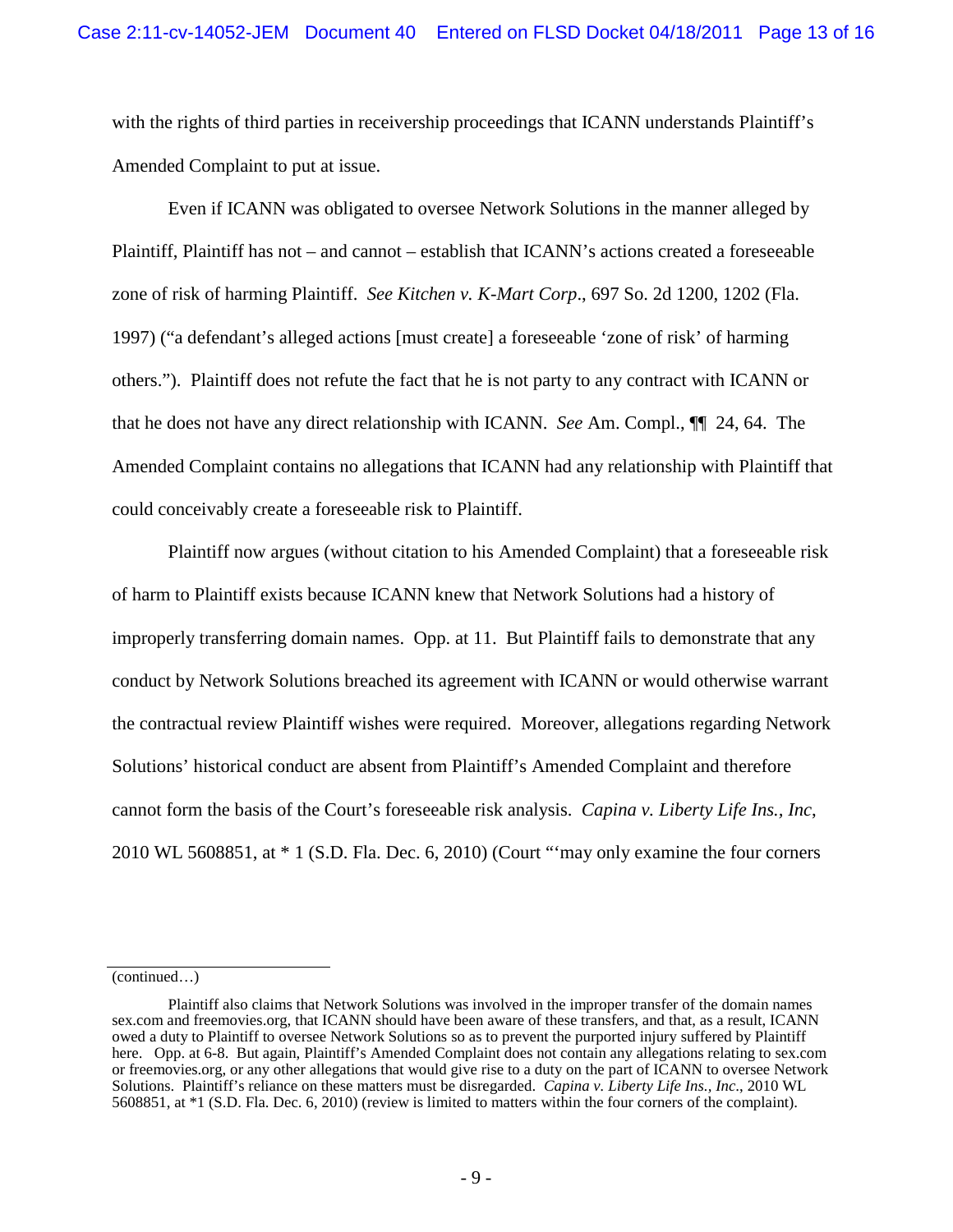of the complaint and not matters outside the complaint without converting the motion to dismiss to a motion for summary judgment'".) (citation omitted).

In applying the foreseeable "zone of risk" test, courts focus on the likelihood that a defendant's conduct will result in the type of injury suffered by the plaintiff. *Palm Beach-*Broward Med. Imaging Ctr., Inc. v. Cont'l Grain Co., 715 So. 2d 343, 345 (Fla. 4<sup>th</sup> DCA. 1998). Here, Plaintiff was allegedly injured when a court-appointed receiver neglected to timely renew fourteen domain name registrations with a domain name registrar. Am. Compl., ¶¶ 36, 39-40. Based on the receiver's inaction, the domain name registrations were automatically auctioned off, which allegedly caused the receiver to lose assets held for the benefit of Plaintiff's creditors. *Id*. That ICANN's administration of the domain name system somehow renders this type of injury to Plaintiff foreseeable is simply nonsensical.<sup>4</sup>

#### **V. CONCLUSION**

For all of the reasons set forth above, ICANN respectfully requests that the Court grant its motion to dismiss in its entirety, without leave to amend.

<sup>4</sup> The three cases Plaintiff cites in his opposition to ICANN's motion to dismiss are inapposite. *Kaisner v. Kolb*, 543 So. 2d 732 (Fla. 1989) stands for the unremarkable proposition that a person is owed a duty of care by the police officer when he is directed to stop (and therefore is in custody). *City of Pinellas Park v. Brown*, 604 So. 2d 1222 (Fla. 1992) held that the police owed a duty of care to innocent motorists killed in a high speed chase of a traffic violator, because a high speed chase involving a large number of vehicles was likely to result in injury to a foreseeable victim. And the court in *Henderson v. Bowden*, 737 So. 2d 532 (Fla. 1999) found that the sheriff's deputies owed a duty of care to passengers of a vehicle stopped for a DUI where the sheriff's deputies negligently allowed one of the passengers to drive to a nearby convenient store to call his parents even though he was more intoxicated than driver. Here, by contrast, Plaintiff's position is that ICANN's administration of the domain name system led to the foreseeable risk that an unknown court-appointed receiver could fail to timely renew domain name registrations with a domain name registrar, resulting in that registrar auctioning off such domain names, thereby causing the receiver to lose assets held for the benefit of Plaintiff's creditors. The facts alleged here do not even come close to the facts alleged in *Kaisner*, *City of Pinellas Park*, or *Henderson*. Plaintiff's cases are inapposite and do not establish that ICANN owed a duty of care to Plaintiff.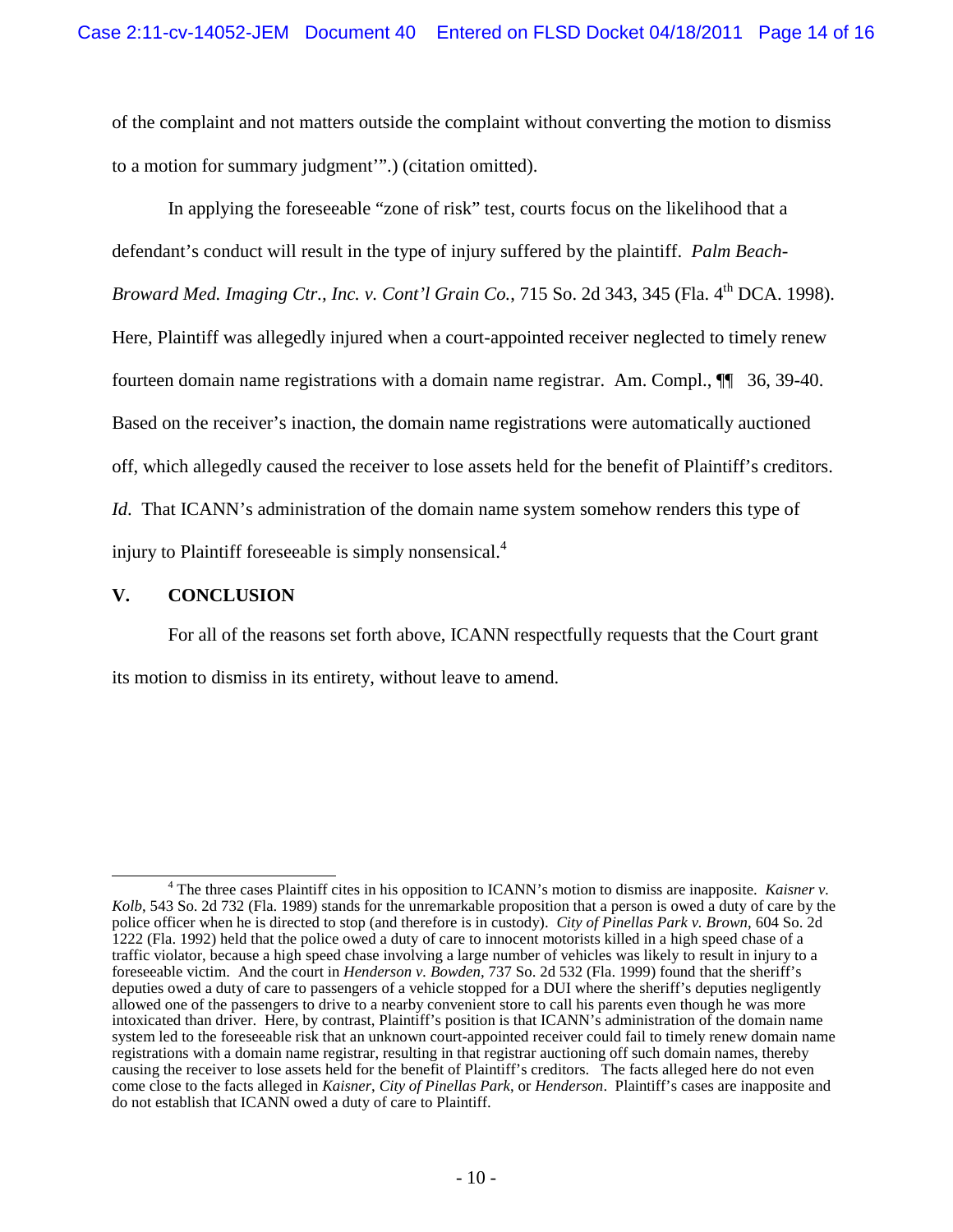Dated: April 18, 2011 Respectfully submitted,

/s/ Maria H. Ruiz Maria H. Ruiz Florida Bar No. 182923 MRuiz@kasowitz.com KASOWITZ BENSON TORRES & FRIEDMAN LLP 1441 Brickell Avenue, Suite 1420 Miami, FL 33131 Telephone: (786) 587-1044 Facsimile: (305) 675-2601

Kathleen P. Wallace *(Admitted Pro Hac Vice)* Jones Day 555 S. Flower Street, 50th Floor Los Angeles, CA 90071 213-489-3939 Fax: 213-243-2539 Email: kwallace@jonesday.com *Attorneys for Defendant Internet Corporation for Assigned Names and Numbers*

Attorneys for Defendant INTERNET CORPORATION FOR ASSIGNED NAMES AND NUMBERS